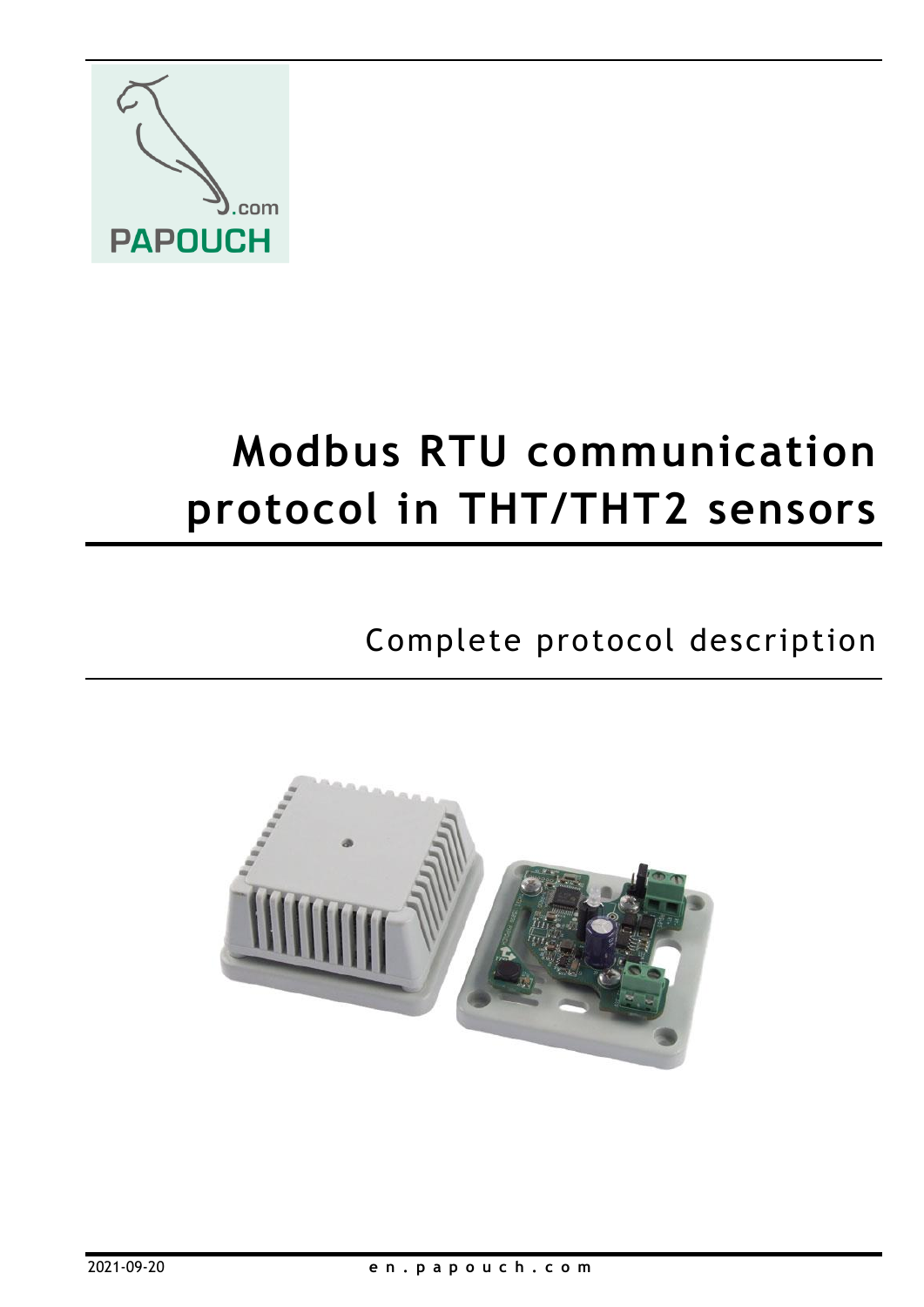# **MODBUS RTU in THT**

## **Datasheet**

Created: 6.4.2009 Translated: 20.9 2021 16:58 Total pages: 12 © 2021 Papouch s.r.o.

# **Papouch s.r.o.**

Address:

**Strasnicka 3164 102 00 Prague 10 Czech Republic**

Tel:

**+420 267 314 267**

Internet:

**en.papouch.com**

E-mail:

**[info@papouch.com](mailto:papouch@papouch.com)**

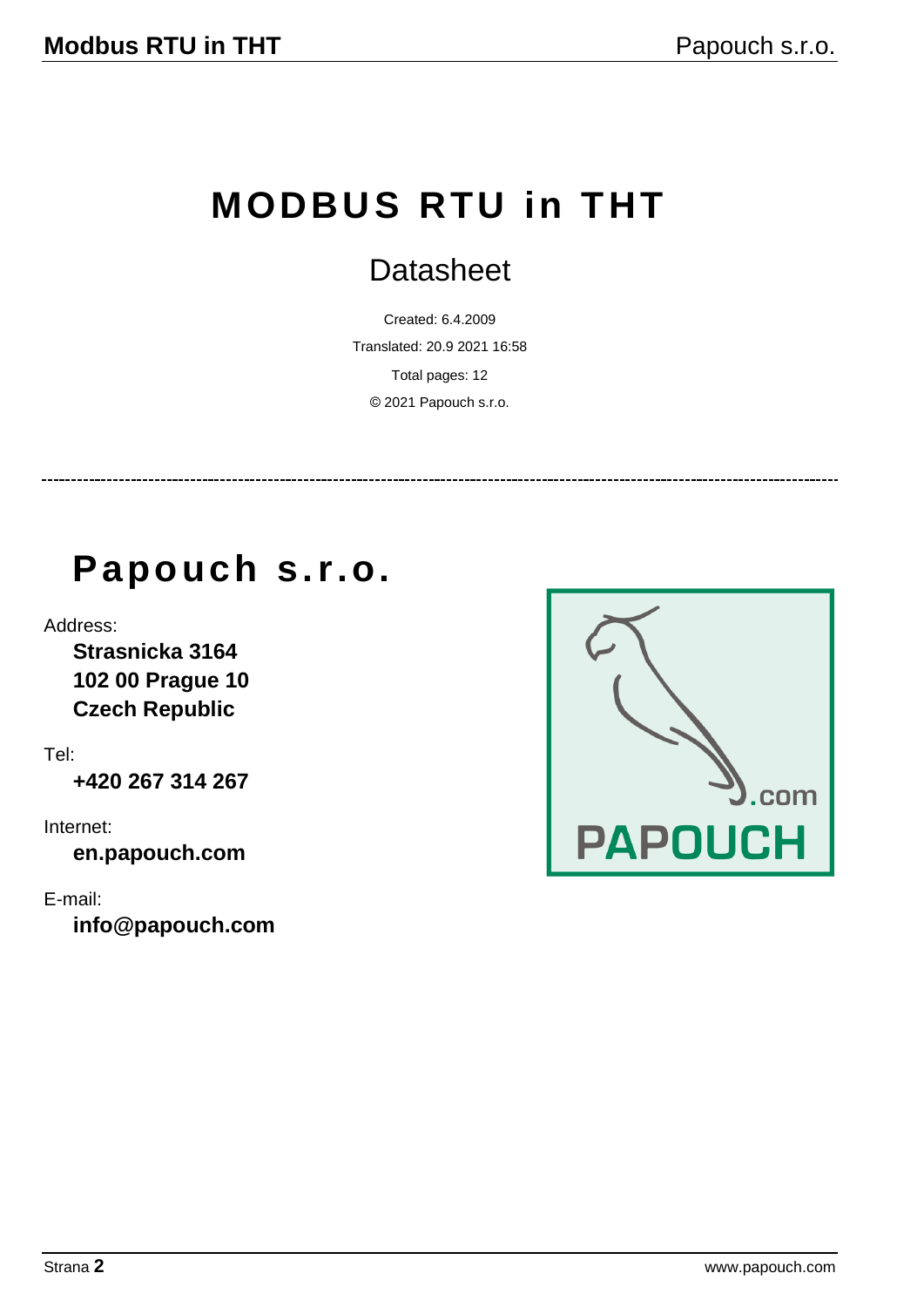## **TABLE OF CONTENTS**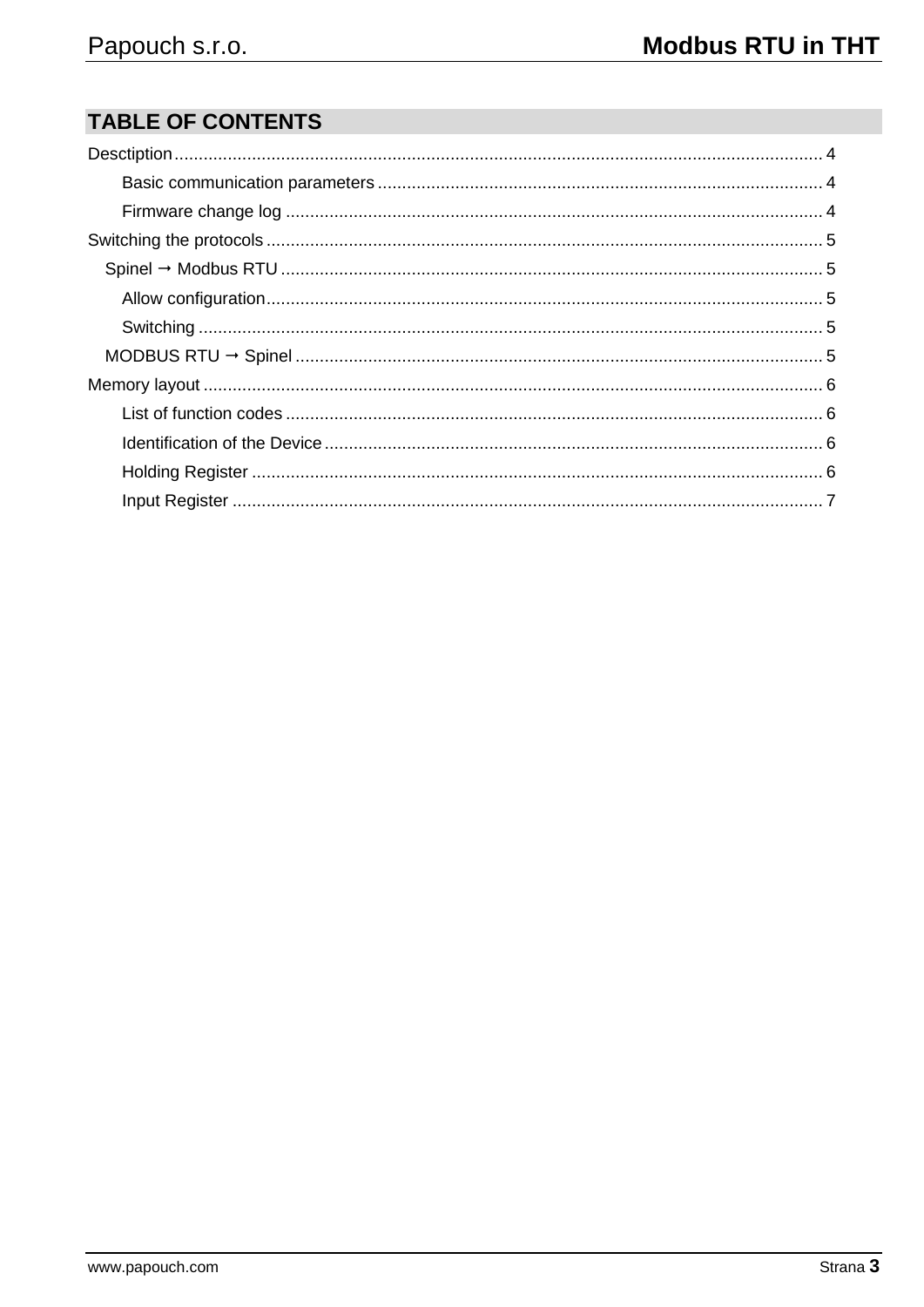### <span id="page-3-0"></span>**DESCTIPTION**

**This document describes Modbus RTU communication protocol embedded into an intelligent sensor for temperature and humidity, THT, [THT2](https://en.papouch.com/tht2-rs485-thermometer-and-hygrometer-p2204/) and [THT2i.](https://en.papouch.com/tht2-i-interior-thermometer-and-hygrometer-p2910/) Documentation of the sensors' hardware and a description of their functions is available at [papouch.com.](http://www.papouch.com/)**

#### <span id="page-3-1"></span>**Basic communication parameters**

| Communication speed from 1.2 kBd to 115.2 kBd (default: 9.6 kBd) |
|------------------------------------------------------------------|
|                                                                  |
|                                                                  |
|                                                                  |
|                                                                  |
|                                                                  |
|                                                                  |
|                                                                  |

#### <span id="page-3-2"></span>**Firmware change log**

#### **Version 04**

Modbus RTU protocol added. THT is capable of communication via one protocol at once. Active protocol can be set by special instruction described below. (Default protocol is Spinel described in other document.)

<sup>1</sup> Delay is added in order to allow the device to switch the direction of RS485 communication.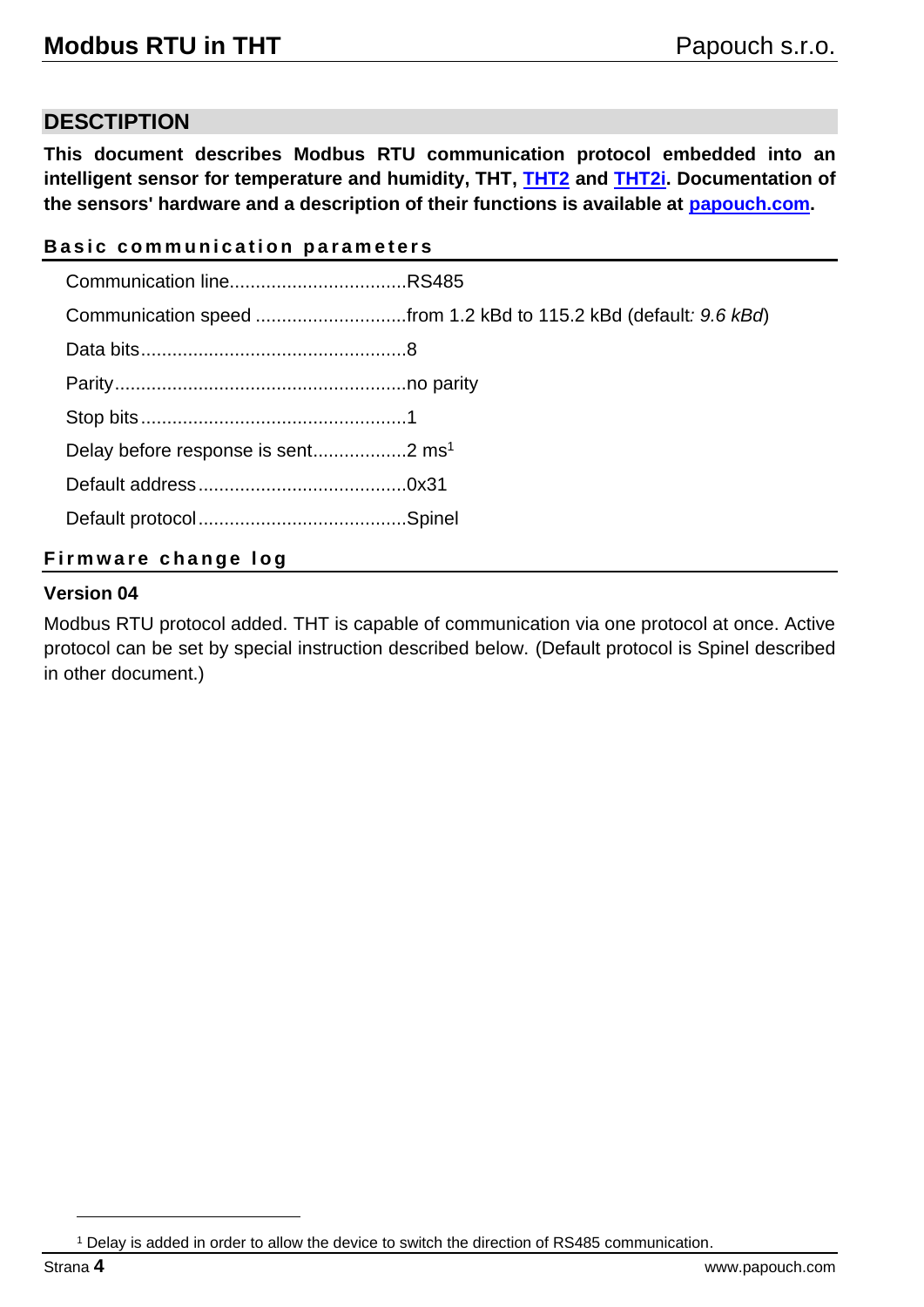## <span id="page-4-0"></span>**SWITCHING THE PROTOCOLS**

Default communication protocol is Spinel. For switching the protocol to Modbus RTU, following Spinel instruction must be sent to the device. For the initial configuration of the address, etc., we recommend using the [ModbusConfigurator](https://en.papouch.com/modbus-configurator-protocol-switching-utility-p4051/) (for Windows).

### <span id="page-4-1"></span>**Sp i n el Modbu s RTU**

#### <span id="page-4-2"></span>**Allow configuration**

This instruction allows service instructions. It has to forego the switching instruction. Instruction cannot be used with universal or broadcast address.

#### **Request:**

*Instruction code:* E4H

#### **Response:**

*Acknowledge code:* ACK 00H

#### **Examples:**

Request:

2AH,61H,00H,05H,01H,02H,E4H,88H,0DH

Allow configuration.

Response:

2AH,61H,00H,05H,01H,02H,00H,6CH,0DH

Instruction acknowledged.

#### <span id="page-4-3"></span>**S w i t c h i n g**

Switching the protocol is executed by special Spinel 97 instruction. Address of a specific module has to be used (the instruction cannot be used with universal or broadcast address.) Allow configuration instruction must forego this instruction.

#### **Request:**

*Instruction code:* EDH

#### **Response:**

*Acknowledge code:* ACK 00H

#### **Examples:**

Request:

2AH,61H,00H,06H,66H,02H,EDH,02H,17H,0DH

Switching instruction: Spinel to Modbus RTU.

#### Response:

2AH,61H,00H,05H,66H,02H,00H,07H,0DH

Instruction acknowledged. From this point on THT communicates via Modbus RTU.

## <span id="page-4-4"></span>**M OD B U S R T U Sp i n el**

Method of switching is documented on page [7](#page-6-0) of this document.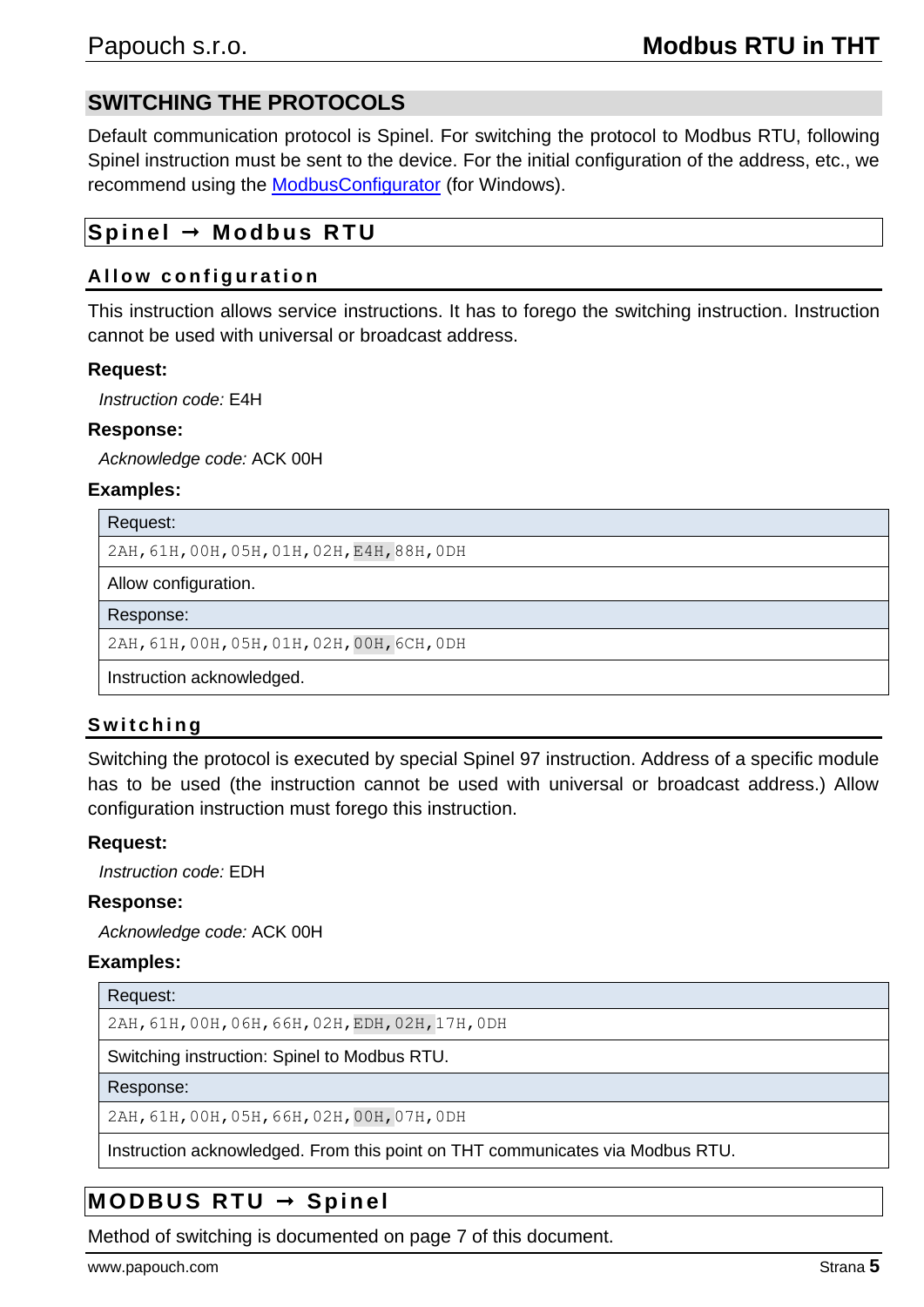## <span id="page-5-0"></span>**MEMORY LAYOUT**

For the initial configuration of the address, etc., we recommend using the [ModbusConfigurator.](https://en.papouch.com/modbus-configurator-protocol-switching-utility-p4051/)

#### <span id="page-5-1"></span>List of function codes

The device allows access to its memory  $-$  depending on the type of registry  $-$  using the following instructions:

- 0x03 .....Read Holding register
- 0x04 .....Read Input Registers
- 0x06 .....Write Single Register
- 0x10 .....Write Multiple registers
- 0x11 .....Identification

#### <span id="page-5-2"></span>**Identification of the Device**

Reading of the device identification string (Report slave ID).

#### **Function codes:**

0x11 – Report slave ID

#### **Parameters:**

| Number of bytes | 1 Byte  | According to the string                             |  |
|-----------------|---------|-----------------------------------------------------|--|
| ID              | 1 Byte  | ID is the same as the device address                |  |
| <b>RI</b>       | 1 Byte  | Run Indicator – here always $0xFF$ (on)             |  |
| Data            | N Bytes | String the same as in Spinel protocol. For example: |  |
|                 |         | THT; v0301.01.01; f66 97                            |  |

#### <span id="page-5-3"></span>**H o l d i n g R e g i s t e r**

<span id="page-5-5"></span>

| Address        | Access      | Function         | Name                                                                                                                                                                                                                                                                                                                                                                              |
|----------------|-------------|------------------|-----------------------------------------------------------------------------------------------------------------------------------------------------------------------------------------------------------------------------------------------------------------------------------------------------------------------------------------------------------------------------------|
| 0 <sup>2</sup> | write       | 0x06             | <b>Enable Configuration</b><br>Writing the 0x00FF value to this memory location must<br>precede all instructions that write in the addresses of 0 to 5 in<br>the holding register. It is used to protect against accidental<br>configuration changes.<br>The Enable Configuration instruction must not be written<br>using the 0x10 function code together with other parameters! |
|                | read, write | 0x03, 0x06, 0x10 | Address (ID) $3$<br>A unique address of the device in the Modbus protocol. A<br>number ranging from 1 to 247 is expected. The address is<br>unique to the Modbus protocol. The default address is<br>0x0031.                                                                                                                                                                      |

<span id="page-5-4"></span> $2$  You can see register numbered from 0 or from 1 as the first register has an address of 0.

<sup>&</sup>lt;sup>3</sup> Writing to this memory location must be preceded by writing the 0x00FF value into the address of 0 in the Enable Configuration position. This prevents accidental configuration changes. It is not allowed to write Enable Configuration using Multiply write simultaneously with other parameters.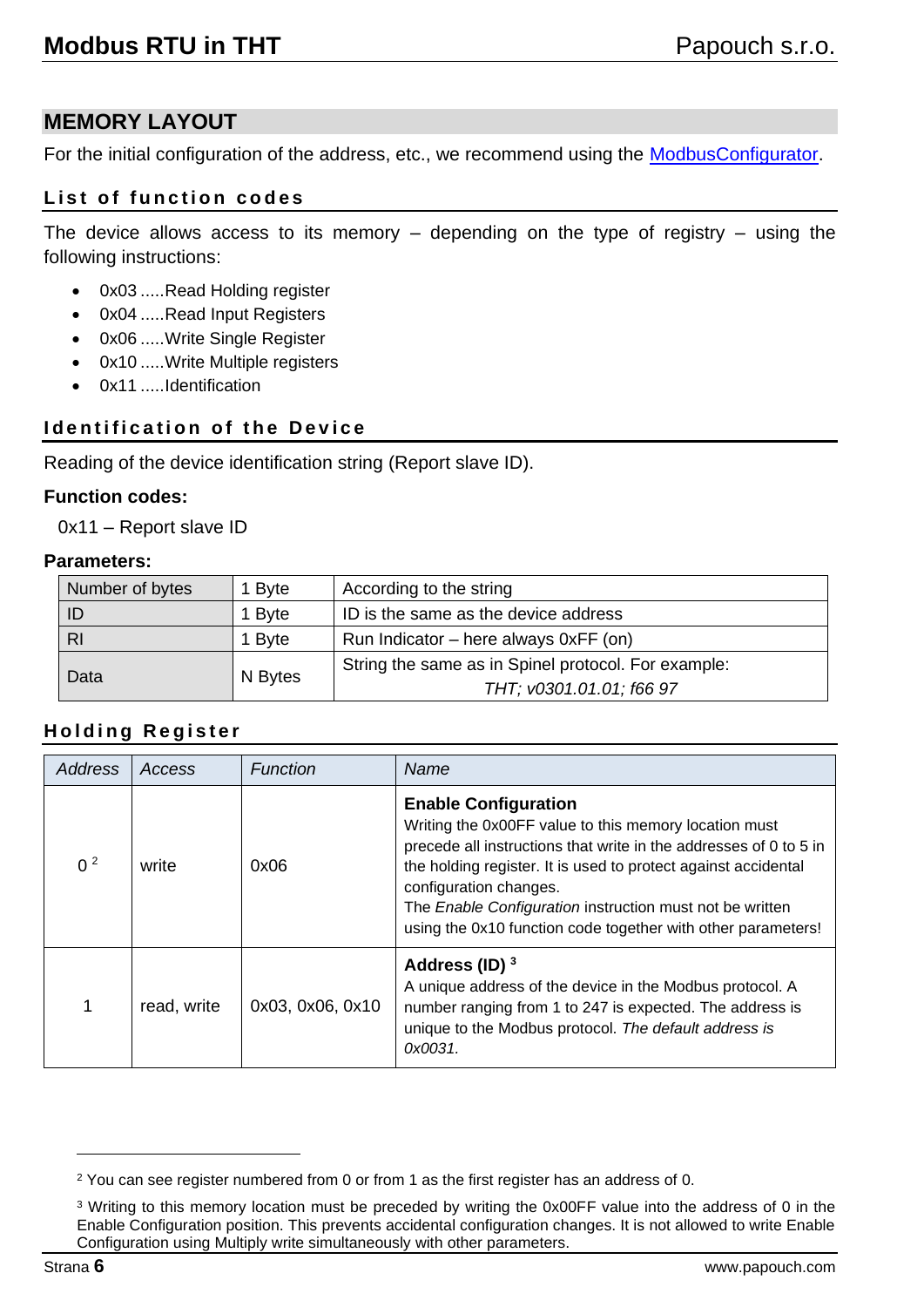| <b>Address</b> | Access      | Function                                                                                                                                                                                                                     | Name                                                                                                                                                                                                                                                                                     |                                                                                    |                                                                                     |
|----------------|-------------|------------------------------------------------------------------------------------------------------------------------------------------------------------------------------------------------------------------------------|------------------------------------------------------------------------------------------------------------------------------------------------------------------------------------------------------------------------------------------------------------------------------------------|------------------------------------------------------------------------------------|-------------------------------------------------------------------------------------|
| 2              | read, write | 0x03, 0x06, 0x10                                                                                                                                                                                                             | Communication speed $3$<br>Supported communication speeds are: 4<br>1 200 Bd0x0003<br>2 400 Bd0x0004<br>4800 Bd0x0005<br>9 600 Bd 0x0006 (default)<br>19 200 Bd0x0007<br>38 400 Bd0x0008<br>57 600 Bd0x0009<br>115 200 Bd 0x000A                                                         |                                                                                    |                                                                                     |
| 3              | read, write | 0x03, 0x06, 0x10                                                                                                                                                                                                             | Data word format <sup>3</sup><br>Data word is always eight-bit.<br>Code<br>0x0000 (default)<br>0x0001<br>0x0002<br>0x0003<br>0x0004<br>0x0005                                                                                                                                            | <b>Parity</b><br>none(N)<br>even (E)<br>odd (O)<br>none (N)<br>even (E)<br>odd (O) | <b>Stop bits</b><br>1<br>1<br>$\mathbf{1}$<br>$\overline{2}$<br>$\overline{2}$<br>2 |
| 4              | read, write | Packet end distinction <sup>3</sup><br>Configures what delay between bytes is considered an end of<br>0x03, 0x06, 0x10<br>the packet. Delay is entered as bytes count. You can enter 4<br>to 100 bytes. Default value is 10. |                                                                                                                                                                                                                                                                                          |                                                                                    |                                                                                     |
| 5              | read, write | 0x03, 0x06, 0x10                                                                                                                                                                                                             | Communication protocol <sup>3</sup><br>This instruction allows THT to be switched to Spinel protocol.<br>After sending the response, THT switches to Spinel protocol<br>and communicates with it from this point on.<br>Code for Spinel: 0x0001 (default)<br>Code for Modbus RTU: 0x0002 |                                                                                    |                                                                                     |

#### <span id="page-6-0"></span>**Input Register**

| <b>Address</b> | Access                                    | Function<br>Name |                                                                                                                                                                                                   |  |  |
|----------------|-------------------------------------------|------------------|---------------------------------------------------------------------------------------------------------------------------------------------------------------------------------------------------|--|--|
|                | Values and states sorted by channel order |                  |                                                                                                                                                                                                   |  |  |
| 0 <sup>2</sup> | read                                      | 0x04             | <b>Temperature status</b><br>$0x0000$ value is valid<br>Other  value is invalid                                                                                                                   |  |  |
|                | read                                      | 0x04             | Current temperature - integer<br>Current temperature as signed integer <sup>5</sup> (16bit value)<br>multiplied by a factor of ten. The final temperature has a<br>resolution of $0.1^{\circ}$ C. |  |  |

<sup>4</sup> Lower or higher communication speeds can be added on request.

<sup>5</sup> Negative numbers are a two's complement. For a detailed explanation of this method, see, for example, the [Wikipedia entry on Two's complement.](https://en.wikipedia.org/wiki/Two%27s_complement) In principle, all you need to do to convert is to add a condition along these lines to the code: if (value > 32767) value = value - 65536;

*Example:* Temperature -13.8 °C is represented as the number -138 (decadically), which is FF76H.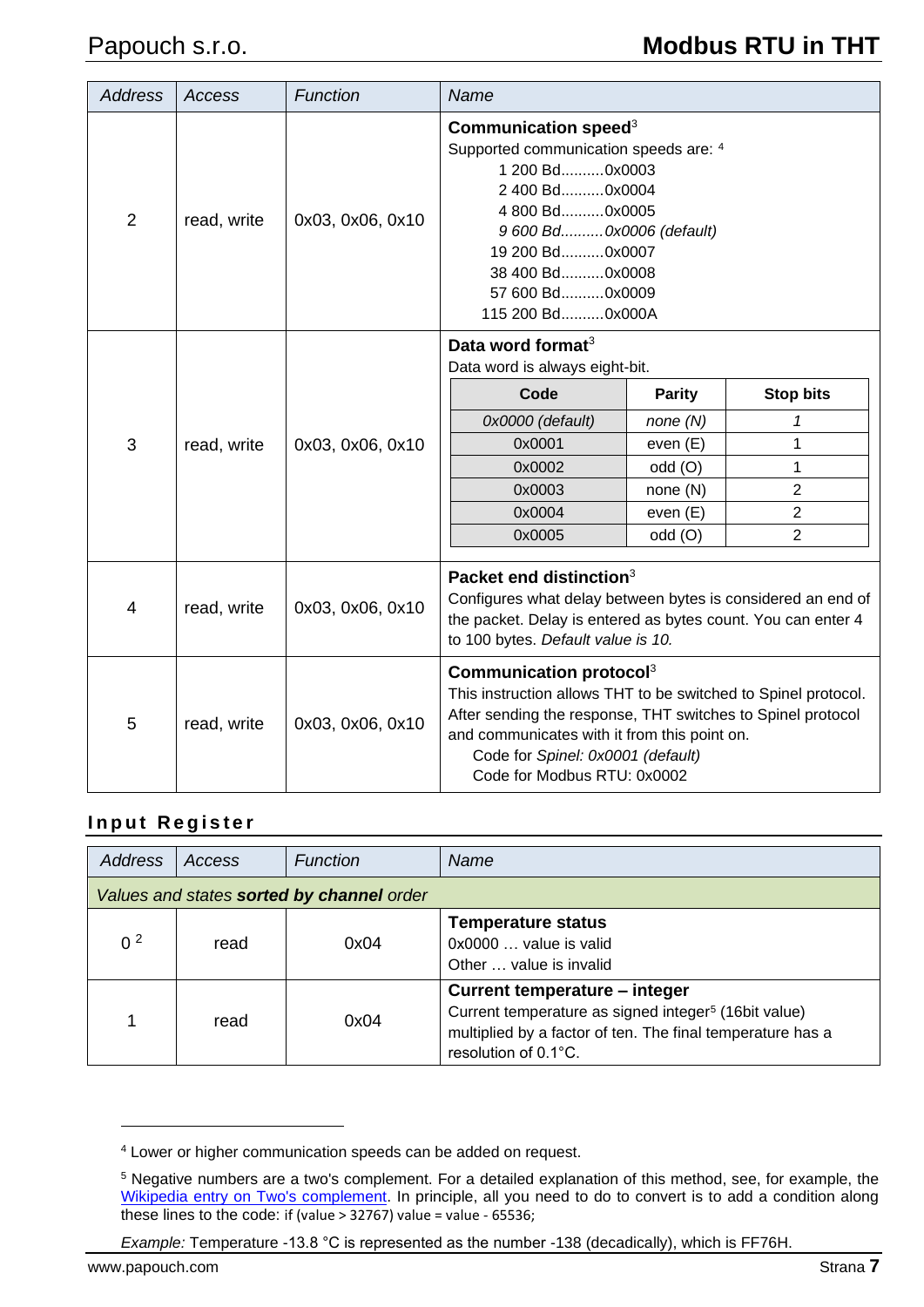| <b>Address</b> | Access                                 | Function | Name                                                                                                                    |  |  |
|----------------|----------------------------------------|----------|-------------------------------------------------------------------------------------------------------------------------|--|--|
| 2, 3           | read                                   | 0x04     | <b>Current temperature - float</b><br>Current temperature as 32 bit float number according to<br><b>IEEE 754.</b>       |  |  |
| 4              | read                                   | 0x04     | <b>Humidity status</b><br>0x0000  value is valid<br>Other  value is invalid                                             |  |  |
| 5              | read                                   | 0x04     | <b>Current humidity - integer</b><br>Current humidity as signed integer (16bit value) multiplied by<br>a factor of ten. |  |  |
| 6, 7           | read                                   | 0x04     | <b>Current humidity - float</b><br>Current temperature as 32 bit float number according to<br><b>IEEE 754.</b>          |  |  |
| 8              | read                                   | 0x04     | Dew point status<br>0x0000  value is valid<br>Other  value is invalid                                                   |  |  |
| 9              | read                                   | 0x04     | Current dew point - integer<br>Current dew point as signed integer (16bit value) multiplied<br>by a factor of ten.      |  |  |
| 10, 11         | read                                   | 0x04     | Current dew point - float<br>Current dew point as 32 bit float number according to<br><b>IEEE 754.</b>                  |  |  |
|                | Values and states sorted by value type |          |                                                                                                                         |  |  |
| 29             | read                                   | 0x04     | <b>Temperature status</b>                                                                                               |  |  |
| 30             | read                                   | 0x04     | <b>Humidity status</b>                                                                                                  |  |  |
| 31             | read                                   | 0x04     | Dew point status                                                                                                        |  |  |
| 32             | read                                   | 0x04     | Current temperature - integer                                                                                           |  |  |
| 33             | read                                   | 0x04     | <b>Current humidity - integer</b>                                                                                       |  |  |
| 34             | read                                   | 0x04     | Current dew point - integer                                                                                             |  |  |
| 35, 36         | read                                   | 0x04     | <b>Current temperature - float</b>                                                                                      |  |  |
| 37, 38         | read                                   | 0x04     | <b>Current humidity - float</b>                                                                                         |  |  |
| 39, 40         | read                                   | 0x04     | Current dew point - float                                                                                               |  |  |
| 41             | read                                   | 0x04     | <b>Current temperature - RAW value</b><br>Value are 16bit number directly from A/D converter.                           |  |  |
| 42             | read                                   | 0x04     | <b>Current humidity - RAW value</b><br>Value are 16bit number directly from A/D converter.                              |  |  |